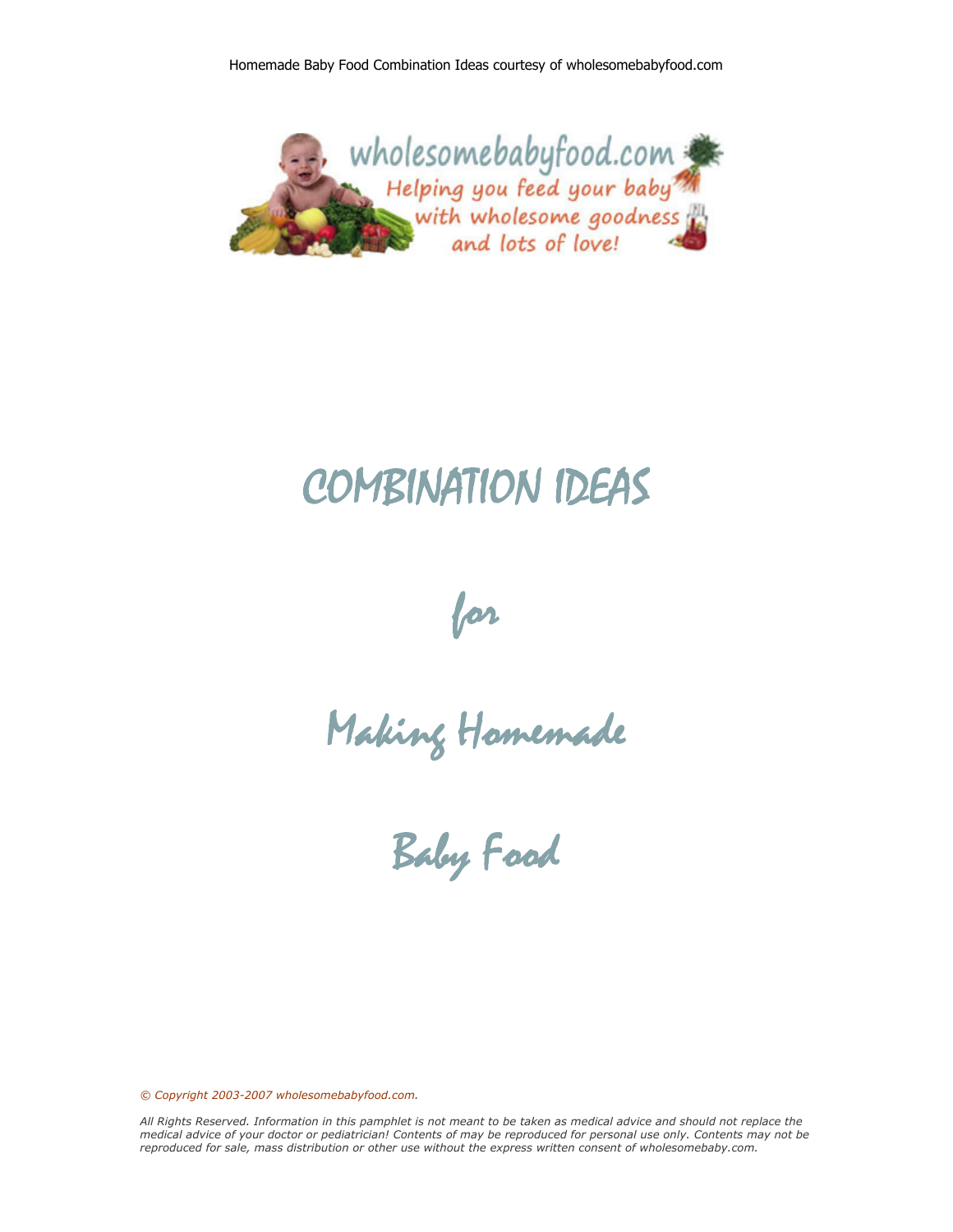# **When can I start to give my baby food combinations? Do I still need to follow the "4 day wait rule"** when I make baby food **combinations?**

When you have introduced your baby to a variety of foods and you know that no allergies are present, you are free to begin combining different foods together. For example, if you have introduced apples and acorn squash, you can combine them and add one new food to the combination. In this example, should your baby have a reaction, you would know it was the new food added to the "old" foods that may be the culprit!

**Most Important:** Leave your own thoughts of "what foods go well together and what foods do not" behind you as you step into the kitchen to conjure up a meal for your baby! Babies do not have the discriminating palates that adults do. They do not know that certain foods should simply never be mixed.

Fruits and veggies are nice mixes for baby; applesauce and carrots is yummy as is peas and pears. You're thinking to yourself, "YUCK those mixes sound absolutely horrid!".

Please insure that your combos are age appropriate for your baby - we have made age suggestions however you should determine if they suit your baby's needs! Make combinations only when you have introduced all foods separately and have checked for food allergies!

(See Also **Meals for Fingers & It's Mealtime Baby!** links)

# **VEGETABLE BABY FOOD COMBINATION IDEAS**

#### **For Beginners (younger than 7 months old)**

#### **Squashy Sweet Potato**

Blend acorn or butternut squash together with sweet potatoes

## **Squashy Apple Sweet Potato**

Blend apples, acorn or butternut squash together with sweet potatoes

### **Green Beans and Apples or Pears**

Blend green beans with apples and/or pears

#### **For Intermediates (7-8 months and Older)**

#### **Spicy Squash or Sweet Potatoes**

Add some cinnamon and/or nutmeg to baby's squash or sweet potatoes

#### **Green Beans and Potatoes**

Blend white potatoes and green beans together - add a bit of pear or applesauce for extra Yum

#### **Sweet Pea Stew**  Mix Peas and Carrots with Applesauce, Rice or Oatmeal and/or even Yogurt!

#### *© Copyright 2003-2007 wholesomebabyfood.com.*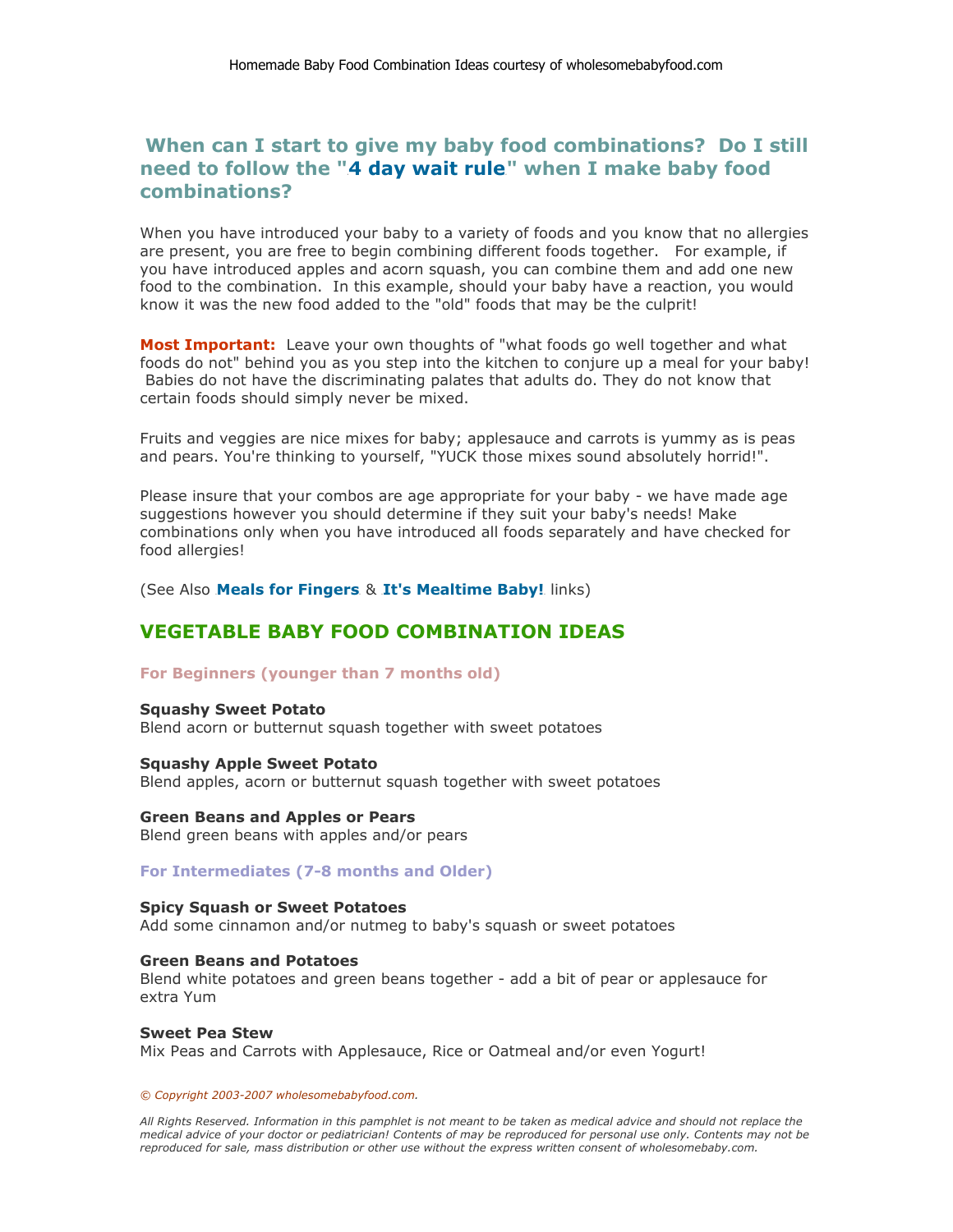#### **Carrot Stew**

Mix Apples and Carrots with Rice, Oatmeal or even Yogurt!

#### **Sweet Potato Pie**

Mix sweet potato, yogurt, cereal and a dash of cinnamon, top with powdered Cheerios mix well

## **FRUIT BABY FOOD COMBINATION IDEAS**

(you may cook some of the fruits together or blend already prepared fruits!)

#### **For Beginners (younger than 7 months old)**

#### **Apple Cereal**

Blend applesauce together with oatmeal or rice cereal

#### **Pumpkin Cereal**

Blend pumpkin puree together with oatmeal or rice cereal

#### **Banana-'Cado**

Blend Avocado and Bananas for a great meal or add the blend to baby's cereal.

#### **Apple-Pear Sauce**

Blend Apples and Pears (yummy when both are cooked together!)

#### **Pumpkin Bananas**

Blend pumpkin puree together with bananas

#### **Pumpkin Bananas Applesauce**

Blend pumpkin puree together with bananas and applesauce

#### **For Intermediates (7-8 months and Older)**

#### **Apple Pie**

Combine cereal, yogurt and applesauce together adding a dash of cinnamon, top with powdered Cheerios - mix well

#### **Pumpkin Pie**

Blend pumpkin puree together with cereal, yogurt and add a dash of cinnamon or nutmeg, top with powdered Cheerios - mix well

#### **Blueberry (Yogurt) Medley**

Mix Blueberry, Apple, and Pear Sauce. Add yogurt if appropriate. Sprinkle with Powdered Cheerios (optional)

*© Copyright 2003-2007 wholesomebabyfood.com.*